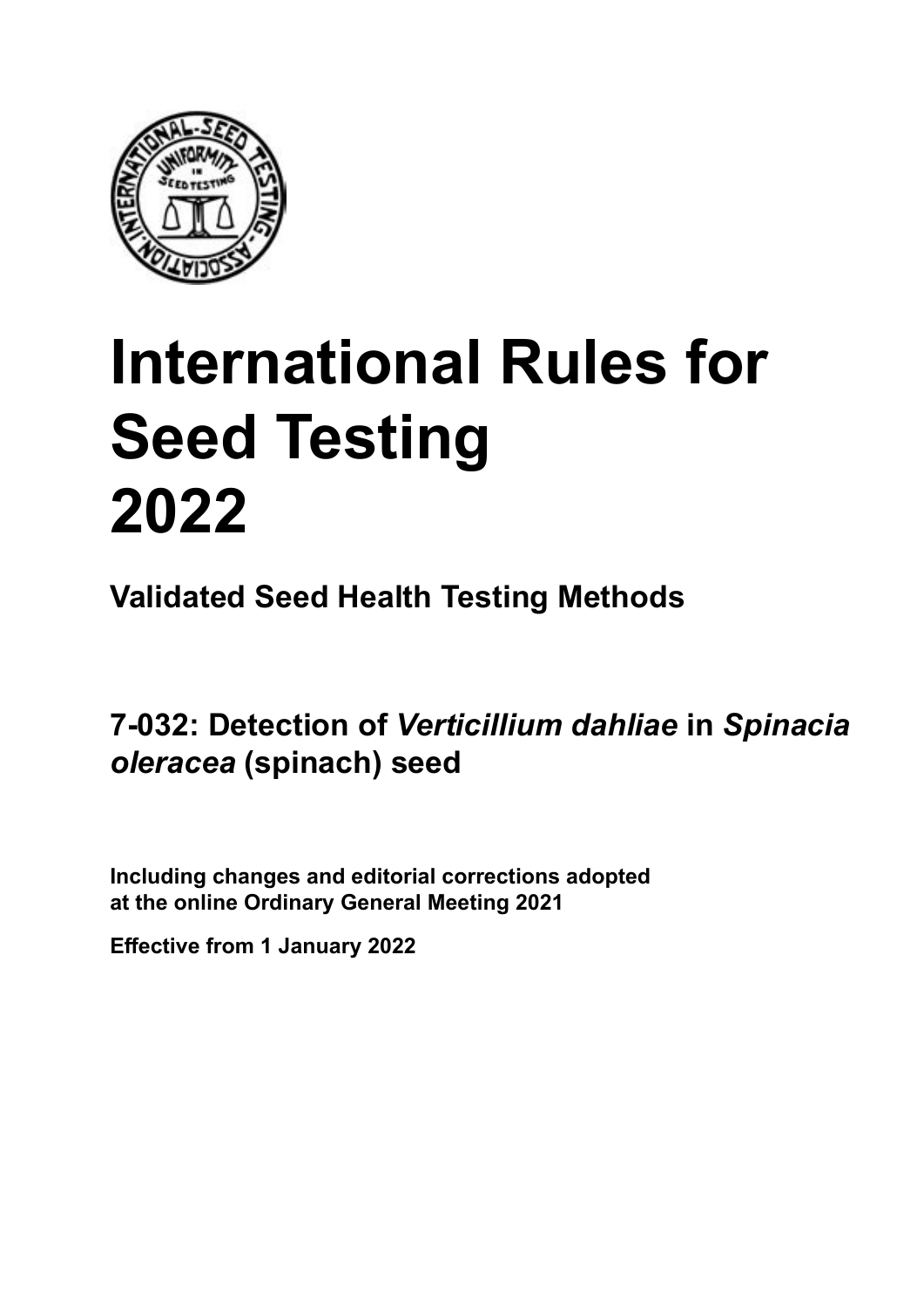### **Validation reports**

See References. Copies are available by e-mail from the<br>ISTA Secretariat at ista.office@ista.ch. ISTA Secretariat at ista.office@ista.ch.

lems relating to this method to the ISTA Seed Health Com-<br>mittee, c/o ISTA Secretariat. mittee, c/o ISTA Secretariat.<br>i Please send comments, suggestions or reports of prob-

### **Limitation de responsabilité Disclaimer**

Whilst ISTA has taken care to ensure the accuracy of the<br>methods and information described in this method description, ISTA shall not be liable for any loss or damage, etc.<br>resulting from the use of this method.<br>. resulting from the use of this method. Whilst ISTA has taken care to ensure the accuracy of the methods and information described in this method descrip-<br>tion, ISTA shall not be liable for any loss or damage, etc. tion, ISTA shall not be liable for any loss or damage, etc.<br>resulting from the use of this method.

### **Medidas de seguridad Sicherheitsmaßnahmen Sécurité Safety precautions**

Ensure you are familiar with hazard data and take Ensure you are familiar with hazard data and take<br>appropriate safety precautions, especially during weighing out of ingredients. It is assumed that persons carrying out this test are in a laboratory suitable for carrying out microbiological procedures and familiar with the principles of Good Laboratory Practice, Good Microbiological Practice, and aseptic techniques. Dispose of all waste materials in an appropriate way (e.g. autoclaving, disinfection) and in accordance with local health, environmental and safety regulations. Glade 7: Validated Deed Health Testing holesdos<br>
Gallet Corresponds<br>
Validation responds with a statistic by e-mail four ole Simuar you are Smithty Health Nasard date and shift<br>
GMS Decretors at statistic distance of the C microbiological procedures and familiar with the principles<br>of Good Laboratory Practice, Good Microbiological Practice,<br>and aseptic techniques. Dispose of all waste materials in<br>an appropriate way (e.g. autoclaving, disinf fallstoffe sind auf geeignete Weise und entsprechend der vor Ort über der vor Ort über und Umwelt- und Umwelt-<br>Eine und Umwelt-Effective Counter of Nicholas Devel Teach Teach Teach Devel Safety precedutions<br>
Validation reports<br>
Safety precedution reports and the symbol state of the sementic of the symbol state of the based delay and share<br>
Propose of Good Laboratory Practice, Good Microbiological Practice,<br>and aseptic techniques. Dispose of all waste materials in<br>an appropriate way (e.g. autoclaving, disinfection) and in Validation reports<br>
Since The Texture 1988 and the mediator of the Since Theorem and Texture 1990 per percentation reports that the mediator of the mediator of the mediator of the mediator of the mediator of the mediator o Ensure you are familiar with hazard data and take<br>appropriate safety precautions, especially during weighing<br>out of ingredients. It is assumed that persons carrying<br>out this test are in a laboratory suitable for carrying o

### **Nota sobre el uso de traducciones Anmerkung zur Benutzung der Übersetzungen Note on the use of the translations**

The electronic version of the International Rules for Seed Testing includes the English, French, German and Spanish versions. If there are any questions on interpretation of the ISTA Rules, the English version is the definitive version. The electronic version of the International Rules for Seed Testing includes the English,<br>French, German and Spanish versions. If there are any questions on interpretation of the<br>ISTA Rules, the English version is the defin The electronic version of the International Rules for Seed Testing includes the English,<br>French, German and Spanish versions. If there are any questions on interpretation of the

Published by **Extending Association (ISTA)** The International Seed Testing Association (ISTA) Zürichstr. 50, CH-8303 Bassersdorf, Switzerland

© 2022 International Seed Testing Association (ISTA)

Alle Rechte vorbehalten. Kein Teil dieses Werkes darf in irgendwelcher Form oder durch Online ISSN 2310-3655

All rights reserved. No part of this publication may be reproduced, stored in any retrieval All rights reserved. No part of this publication may be reproduced, stored in any retrieval<br>system or transmitted in any form or by any means, electronic, mechanical, photocopying,<br>recording or otherwise, without prior per recording or otherwise, without prior permis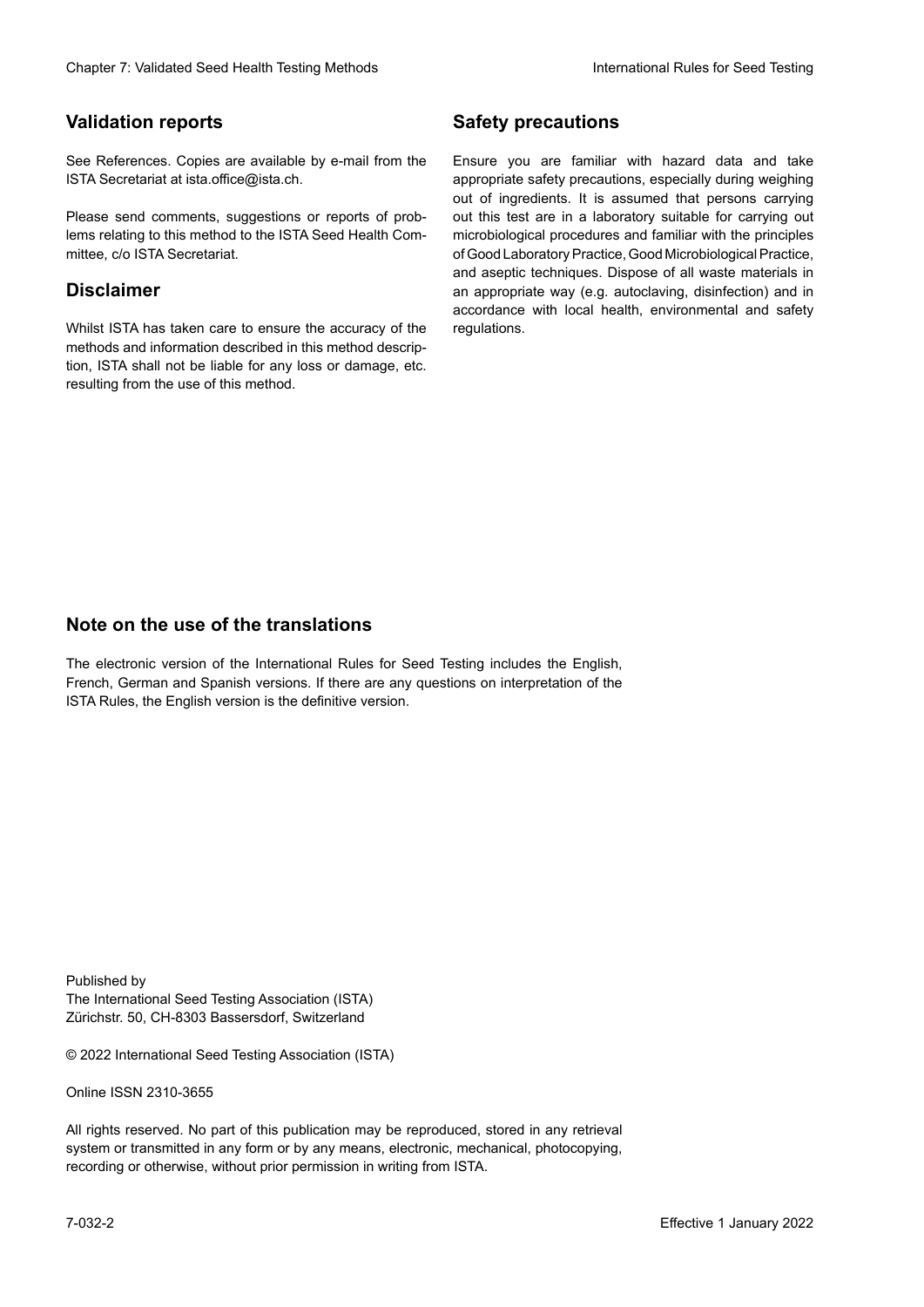# 7-032: Detection of *Verticillium dahliae* in S*pinacia Spinacia oleracea* **(espinaca)** *oleracea* **(Spinat) Samen de** *Spinacia oleracea* **(épinard) (spinach) seed**

**Hospedante:** *Spinacia oleracea* L. **Wirtspflanze:** *Spinacia oleracea* L. **Hôte :** *Spinacia oleracea* L. **Host:** *Spinacia oleracea* L. Pathogen(s): Verticillium dahliae Kleb.

- **Prepared by:** du Toit, L. J.<sup>1</sup>, Gilijamse, E.<sup>2</sup>, Oosterhof,<br> $I^2$  Hiddink G<sup>3</sup> and Politikou, I<sup>4</sup> J.<sup>2</sup>, Hiddink, G.<sup>3</sup> and Politikou, L.<sup>4</sup>
- 1 Department of Plant Pathology, Washington State Uni-1 1 Department of Plant Pathology, Washington State University Mount Vernon NWREC, 16650 State Route Department of Plant Pathology, Washington State Uni-versity Mount Vernon NWREC, 16650 State Route 536, Mount Vernon, WA 98273-4768, USA. versity Mount Vernon NWREC, 16650 State Route 536, Mount Vernon, WA 98273-4768, USA. Email: dutoit@wsu.edu 536, Mount Vernon, WA 98273-4768, USA. Email: dutoit@wsu.edu
- Rijk Zwaan Breeding B.V.,Burgemeester Crezéelaan Email: dutoit@wsu.edu 2 2 Rijk Zwaan Breeding B.V.,Burgemeester Crezéelaan  $40, DQ, D_{\text{tot}}$  40, 2679 ZG De Lier, The Nederlands.  $\frac{1}{2}$ .o. box  $\frac{1}{2}$ ,  $\frac{20}{10}$  Eq. De ERI, The Netheri Email: j.oosterhof@rijkzwaan.nl, e.gilijamse@ Enjkzwaan.ni Rijk Zwaan Breeding B.V.,Burgemeester Crezéelaan 40, P.O. Box 40, 2678 ZG De Lier, The Netherlands. rijkzwaan.nl
- $\Gamma$ enkhuizen, Seed-Operations B. Enkhuizen, The Netherlands. Email: g.hiddink@enzazaden.nl rijkzwaan.ni<br><sup>3</sup> Enza Zaden Seed Operations B.V., P.O. Box 7, 1600 AA
- <sup>4</sup> ISF, 7 Chemin du Reposoir, 1260 Nyon, Switzerland. Email: liana.politikou@ufs-asso.com Email: liana.politikou@ufs-asso.com

#### **Historial de revisiones Revision histor Historique des révisions Revision history**

Version 1.0, 2018-01-01: New method Version 1.1, 2021-01-01: Sample size revised; Media and solutions revised

#### **Antecedentes Hintergrund Background Historique**

Two incubation methods are described for the detection<br>of *Verticillium dahliae* on spinach seed; agar test on the<br>NP-10 agar medium (du Toit *et al.*, 2005; Iglesias-Garcia<br>*et al.* 2013) and the deen-freeze blotter test of Verticillium dahliae on spinach seed; agar test on the Iglesias-Garcia *et al*., 2013) y análisis en papel secante artest auf NP-10 Agar (du Toit *et al*., 2005; Iglesias-Garcia NP-10 agar medium (du Toit *et al*., 2005; Iglesias-Garcia *et al.*, 2013) and the deep-freeze blotter test (Derie *et al.*, 1988; du Toit and Hernandez-Perez, 2005; du Toit et al.,<br>2005; du Toit and Derie, 2008; Block and Shepherd, 2008;<br>Cummings et al., 2009; du Toit, 2011; Standaard protocol. 2005; du Toit and Derie, 2008; Block and Shepherd, 2008; Cummings *et al.*, 2009; du Toit, 2011; Standaard protocol NAKtuinbouw, 2011; Villarroel-Zeballos et al., 2012).<br>Both methods were validated in each of two comparative<br>tests organised by the International Seed Health Initiative Roth methods were validated in each of two comparative tests organised by the International Seed Health Initiative resis organised i  $V_{\text{E}}$  Metodo en agar NP-10 demostró ser adecuado para  $(1 - 1)$  demostrative para  $(1 - 1)$ for Vegetables, ISF (ISHI-Veg).

The NP-10 agar method was shown to be suitable The NP-10 agar method was shown to be suitable<br>for testing non-treated seed and is not recommended for fungicide-treated seed as fungicides may diffuse into the medium, potentially resulting in an overestimation of the relevant *V. dahliae* levels on the seeds when the objective is to determine if the seed treatment is effective against seedborne *V. dahliae* (du Toit, 2011). Likewise, against seedborne *V. dantiae* (du 101t, 2011). Likewise, the antibiotics in NP-10 agar medium may affect some biological control seed treatments adversely, potentially resulting in overestimation of the levels of infected seed. The blotter assay is suitable for both treated and non-<br>treated spinach seed treated spinach seed. semillas de espinaca tratadas como no tratadas

#### **Medidas de seguridad Sicherheitsmaßnahmen Safety precautions**

Assure you are rainmar with hazard data and any appropriate safety precautions, especially during preparación or media, autoclaving and weighing out or  $\frac{1}{2}$ carried out in a microbiological laboratory by persons raminar with the principies of Good Laboratory Practice, Good Microbiological Practice, and aseptic techniques. Dispose of all waste materials in an appropriate way (e.g. by autoclaving or disinfecting) and in accordance with local health, safety and environmental regulations. preparation of media, autocraving and weighing out of preparation of filedra, autoclaving and weighing out of ingredients. It is assumed that this procedure is being Ensure you are familiar with hazard data and take et due in a microbiological laboratory by persons<br>familiar with the principles of Good Laboratory Practice,<br>Good Microbiological Practice, and aseptic techniques. Dispose of all waste materials in an appropriate way<br>(e.g. by autoclaving or disinfecting) and in accordance<br>with local health, safety and environmental regulations. preparation of media, autoclaving and weighing out of (e.g. by autoclaving or disinfecting) and in accordance

#### $U$ mweltbestimmungen zu entsorgen (z. B. durch Autokla-Autokla-Autokla-Autokla-Autokla-Autokla-Autokla-Autokla-Autokla-Autokla-Autokla-Autokla-Autokla-Autokla-Autokla-Autokla-Autokla-Autokla-Autokla-Autokla-Autokla-Autokl vieren, Desinfizieren). **Semences traitées Treated seed**

seed that has been treated using physical (e.g. hot water) or chemical (e.g. chlorine) processes with the aim of disinfestation/disinfection, provided that any residue, if present, does not influence the assay. It is the responsibility<br>of the user to check for such antagonism and/or inhibition<br>by analysis, sample spiking, or experimental comparisons. of the user to check for such antagonism and/or inhibition by analysis, sample spiking, or experimental comparisons. The NP-10 method is suitable for non-treated seed and seed that has been treated using physical (e.g. hot water)<br>or chemical (e.g. chlorine) processes with the aim of<br>disinfestation/disinfection, provided that any residue, if

The NP-10 method is not recommended for fungicide-treated seeds (du Toit, 2011), or seeds treated with biological control agents if part of the objective of the assay is to assess how well a treatment on the seed works against seedborne *V. dahliae*. If seeds are treated with biological control agents, the biological treatments may be affected adversely by antibiotics in the NP-10 agar medium, potentially diminishing the efficacy of the<br>treatment against any soedborne  $V$  dabling and resulting treatment against any seedborne V. dahliae and resulting<br>in elevated counts. Seeds treated with fungicide(s) may in elevated counts. Seeds treated with fungicide(s) may m otevaled coding. Seeds dediced with rangedac(b) may<br>interfere with the reading of the test because fungicides readily diffuse into the agar medium, potentially diminishing the efficacy of the treatment against any  $\frac{1}{2}$  differentiation interfering interferience interferience  $\frac{1}{2}$  and  $\frac{1}{2}$  and  $\frac{1}{2}$  and  $\frac{1}{2}$  and  $\frac{1}{2}$  and  $\frac{1}{2}$  and  $\frac{1}{2}$  and  $\frac{1}{2}$  and  $\frac{1}{2}$  and  $\frac{1}{2}$  and  $\frac{1}{2}$  and  $\frac{1}{2}$  and  $\frac{1}{2}$  functional set of the electronic enterpretation altamente enterpretation and  $\frac{1}{2}$  functional set of the electronic enterpretation of the electronic enterpretation of the electronic enterpretat detection (du ron, 2011). The term of the term of the term of the term of the term of the term of the antibiotic state in the Antibiotic Sample (19), the state of the Antibiotic Sample (19), the state of the Antibiotic Sample (19), the state of the  $\frac{1}{2}$  difficulties and the same delta Same das Testerseedborne *V. dahliae* and resulting in increased levels of **7-032: Detection of Verticillium dahliae in Spinacia oleracea <br>
<b>Institute in the control of the base of the state of the base of the state of the state of the state of the state of the state of the state of the state of** Fective particular external conduitients (shown and the set of which weak in the set of which weak in the set of the set of the set of the set of the set of the set of the set of the set of the set of the set of the set o International Rules for Seed Testing Compact Compact Compact Chapter 1 Spinacol Compact Chapter 1 Application Chapter 2: Unit and the Compact Chapter 2: Unit and the Compact Chapter 2: Unit and the Compact Chapter 2: Unit detection (du Toit, 2011).

I'm both the transmitted contract contract contract the position of the contract of the position of the position of the position of the contract of the position of the position of the contract of the position of the positi The blotter method is suitable for non-treated seeds,<br>seeds treated with physical (e.g. hot water) or chemical (e.g. chlorine) processes (du Toit and Hernandez-Perez, 2005) with the aim of disinfestation/disinfection, provided that any residue, if present, does not influence provided that any residue, if present, does not influence<br>the assay. It is the responsibility of the user to check for und durch durch durch der Behandlung geneem The blotter method is suitable for non-treated seeds,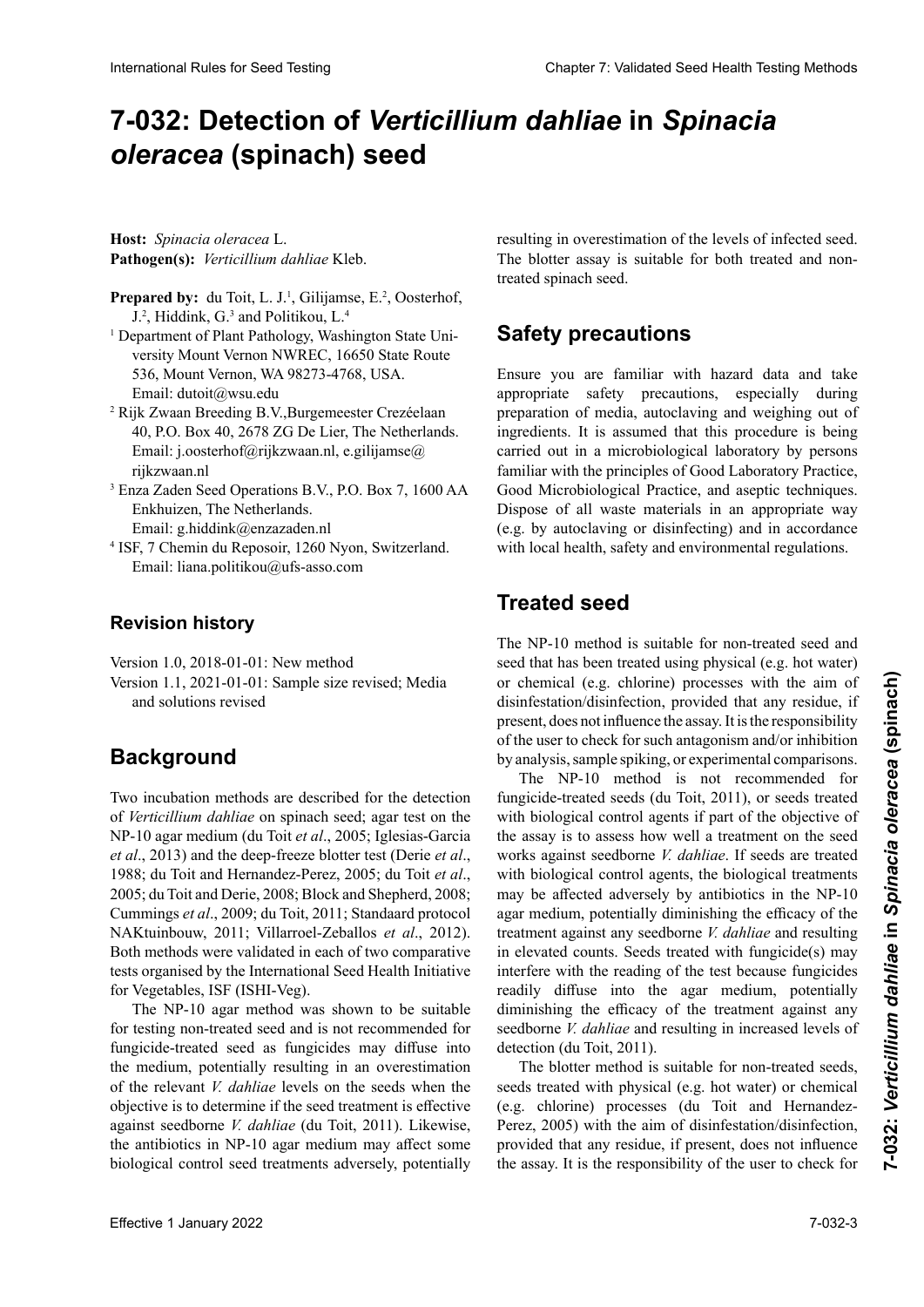such antagonism and/or inhibition by analysis, sample such antagonism and/or inhibition by analysis, sample<br>spiking, or experimental comparisons. Blotter method is also suitable for seed treated with fungicides (du Toit et al., 2005; du Toit et al., 2007; du Toit et al., 2009; du Toit et al., 2010) and seeds treated with biological control agents (Cummings *et al.*, 2009). spiking, or experimental comparisons. Blotter method is also suitable for seed treated with fungicides (du Toit *et al.*, 2005; du Toit *et al.*, 2009; du also suitable for seed treated with fungicides (du Toit *et* 

 $\overline{\phantom{a}}$  The method has been validated for thiram and metalaxyl-M (also named mefenoxam) treated seeds (du Toit, 2011; Gillijamse and Politikou, 2015). In published<br>literature this method also has been used to test seeds literature this method also has been used to test seeds treated with other fungicides and biological control<br>agents (du Toit et al. 2007: Cummings et al. 2009: du agents (du Toit *et al.*, 2007; Cummings *et al.*, 2009; du<br>
Toit *et al.*, 2000; du Toit *et al.*, 2010)  $T_{\text{oit}}$  (du Toit et al., 2007, Guillimigo et al., 2007, du Toit *et al.*, 2009; du Toit *et al.*, 2010). agents (Cummings *et al.*, 2009).<br>The method has been validated for thiram and<br>metalaxyl-M (also named mefenoxam) treated seeds (du The method has been validated for thiram and

#### control biológico (du Toit *et al*., 2007; Cummings *et al*., 2009; du Toit *et al*., 2009; du Toit *et al*., 2010). den und biologischen Kontrollmaßnahmen (du Toit *et al*., 2007; Cummings *et al*., 2009; du Toit *et al*., 2009; du Toit *et al*., 2010). La taille de l'échantillon (nombre total de semences tes-**Sample size**

**Tamaño de la muestrale de la muestra de la muestra de la muestra de la muestra de la muestra de la muestra de la muestra de la muestra de la muestra de la muestra de la muestra de la muestra de la muestra de la muestra de** and detection limit (theoretical minimum number of pathogen propagules per seed which can be detected). The minimum sample size should be 400 seeds. The sample (total number of seeds tested) and subsample de la tolérance standard de la touleur de standard des maximum maximum maximum maximum maximum maximum maximum size to be tested depend on the desired tolerance standard (maximum acceptable percentage of seeds infested)

#### mínimo teórico de propágulos del patógeno que puede ser detectado por semilla de muestra de muestra de muestra de muestra de muestra de muestra de muestra de muestra zentsatz der Nachweisen Samen<br>Samen<br>Der Nachweisen Einheiten pro Samen, die nachgewiesen Einheiten pro Samen, die nachgewiesen werden pro Samen, d **Matériel Materials**

Note: All of the following materials are critical control points (CCP).

## **NP-10 method**

Petri dishes: 9.0 cm diameter, 25 seeds per plate  $NP-10$  agar in acrylic boxes:  $10 \text{ cm} \times 10 \text{ cm}$ , up to 34 seeds per box (Hoffman Manufacturing, Inc.) or

# **Blotter method**

Acrylic boxes: **Petrischalens:** 9,0 cm Durchmesser, 25 Same 1997, 25 Same 1997, 25 Same 1997, 25 Same 1997, 25 Same 1997, 25 Same 1997, 25 Same 1997, 25 Same 1997, 25 Same 1997, 25 Same 1997, 25 Same 1997, 25 Same 1997, 25 Same 1997, 25

- 20 cm × 14 cm (DBP plastics), 100 seeds per box *or*
- $-10 \text{ cm} \times 10 \text{ cm}$  (Hoffman Manufacturing, Inc.), up Fig. 6.11 × 10 cm (Hoffman Manufacturing, Inc.), up<br>to 34 seeds per box *or*
- **Cajas acrílicas:** jusqu'à 34 semences par boîte *ou* Petri dishes, 9.0 cm diameter, 25 seeds per plate
- –1 cm disnes, 9,0 cm diamètre, 25 seeds per piate<br>**Blotter-paper for acrylic boxes:** Steel blue germination *o* <sup>0</sup> com *paper, Anchor I aper Co., c.g. D1.500.500, All* $\sum_{n=0}^{\infty}$ Paper BV, or equivalent <sup>1</sup><br><sup>11</sup> tteraces Angles Decentes D. 200 S60 A11 blotter paper, Anchor Paper Co., e.g. D1.360.560, All r aper **D** v, or equivalent<br>  $\frac{1}{2}$   $\frac{1}{2}$   $\frac{1}{2}$   $\frac{1}{2}$   $\frac{1}{2}$   $\frac{1}{2}$   $\frac{1}{2}$   $\frac{1}{2}$   $\frac{1}{2}$   $\frac{1}{2}$ Paper BV, or equivalent<br>Blotter paper for plates: Steel blue germination blotter
- $\mu$ er paper for places. Seen one germination of  $\sigma$ paper, Anchor Paper Co., e.g. Cns 2.84.r, All Paper **Passed in the parameter of the second second second second second second second second second second second second second second second second second second second second second second second second second second second s** paper, Anchor Paper Co., e.g. Cns 2.84.r, All Paper BV or equivalent<br>**Freezer:** capable of operating at  $-20 \pm 2$  °C
- **Fireezer:** capable of operating at  $-20 \pm 2$  °C.

### **Common material for both methods**

Reference material: use of reference cultures of *V. dahliae* or seed lots known to be infected with *V. dahliae V. dahliae*

### **Pinces is a steff of comparate steps**

- with near ultraviolet light (NUV, peak at 360 nm) and<br>cool fluorescent white light **Properties** de semillas de semillas de semillas de semillas de semillas de semillas de los que se semilla de semillas de los que se semilla de la contrada de la contrada de la contrada de la contrada de la contrada de la **Incubator:** capable of operating at 20–24 °C, equipped **Reference References References References References** V. **Dissecting microscope:** 8–100x magnification
- están infectados con *V. dahliae* **Pinza esterilizada** diese mit *V. dahliae* infiziert sind **Dissecting microscope:** 8–100× magnification

#### **Methods**  $3600$  nm) y luz blanca flu $\alpha$  $s_{\text{u}}$

Note: All the steps described here are important and **Métodos** indicated by CCP. Mikroskop: 8–1000**×** Vergrößerung donner de la points du décret de la points comme de la points comme la points comme de la points du décret de la points du décret de la points du décret de la points du décret de la points should be followed as written. Critical control points are<br>indicated be GGP.

- 1. Preparation of spinach seeds<br>April 2. Todos description in portantes and integrating and integrating the son in portant of the son in the son integration of the son in the son in the son in the son in the son in the son spinach seeds, except those treated with fungicides, biological control agents and disinfectants like bleach, 1. Preparation of spinach seeds or hot water, need to be surface sterilised as follows:  $\frac{1}{2}$ . Preparation of spinach secus Spinach seeds, except those treated with fungicides,
- 1.1 Place the seeds in a tea strainer.
- 1.2 Immerse the tea strainer with the seeds in 1.2 % NaO-1.2 Immerse the tea strainer with the seeds in 1.2 % NaO-<br>Cl solution for 60 s with constant manual agitation of the strainer to keep the seeds swirling throughout the the strainer to keep the seeds swirling throughout the<br>60 s. Make sure that the volume of 1.2 % NaOCl solution covers the tea strainer fully (CCP).
- 1.3 Remove the tea strainer from the 1.2 % NaOCl solution, shake off the excess liquid, and immerse the tea strainer and seeds in sterilised, deionised/or distilled water in a small glass beaker for 30 s with constant agitation. Use enough water to fully immerse the tea strainer and seeds (CCP). tion, shake off the excess liquid, and immerse the tea<br>strainer and seeds in sterilised, deionised/or distilled<br>water in a small glass beaker for 30 s with constant<br>agitation. Use enough water to fully immerse the tea strainer and seeds in sterilised, deionised/or distilled water in a small glass beaker for 30 s with constant
- 1.4 Repeat the rinse step twice more, using a new batch of<br>sterilised. deionised/distilled water for each rinse. sterilised, deionised/distilled water for each rinse.
- 1.5 Using aseptic technique, spread the seeds onto dry, sterilised paper towel in a laminar flow hood or bio-<br>logical safety cabinet to dry thoroughly for at least logical safety cabinet to dry thoroughly for at least  $60$  min.
- 1.6 Using aseptic techniques, place the surface-sterilised, dried seeds in a sterilised, disposable Petri dish or other sterilised container. Seeds should be stored at room<br>temperature (opproximately, 22, 25, 9C) for no langer para cada en una cada en una cada en una cada en una cada en una cada en una cada en una cada en una cada en u  $\frac{1}{100}$  Use  $\frac{1}{100}$  unpertance under the semithan 24 h before plating. temperature (approximately  $22-25$  °C) for no longer

2. Positive control (reference material)

 $\Gamma$  biológica para secar der seguridad biológica para secar para secar para secar para secar para secar para secar para secar para secar para secar para secar para secar para secar para secar para secar para secar para s For the blotter include, plate aseptically, seeds or a<br>known *V. dahliae*-infected spinach seed lot on a blot- $1.6$  Using the terminal secasion of  $\alpha$  because the secarch secare las secare secare secare secare secare secare secare secare secare secare secare secare secare secare secare secare secare secare secare secare secare s de superficie esteri de superficie esterilizada, en una placa de Petri de Petri de Petri de Petri de Petri de P seed lot for obtaining isolate(s) of *V. dahliae*. The number of seeds to be plated in boxes or plates will depend on the infection level of the positive control seed lot. For the NP-10 agar method, subculture a ref-Clearly 7: Validated Specific absorption in the control of the simple state of the simple state absorption and the simple state of the simple state of the simple state of the simple state of the simple state of the simple  $\frac{1}{2}$  Steriles Arbeiten:  $\frac{1}{2}$  Sterilung der oberflächen sterien. ter in sterilised boxes or Petri dishes as a reference Chaos 7 Voldated See Health Toring Model See The Maria Lange is the world as the model of a stationary of the control of a stationary of the control of a stationary of the control of the control of the control of the cont than 24 h before plating.<br>2. Positive control (reference material)<br>For the blotter method, plate aseptically, seeds of a **EFFECT 10 EFFECT 10 EFFECT 10 EFFECT 10 EFFECT 10 EXECT 10 EFFECT 10 EFFECT 10 EFFECT 10 EFFECT 10 EFFECT EFFECT EFFECT EFFECT EFFECT EFFECT EFFECT EFFECT EFFECT EFFECT EFFECT EF** erence isolate of *V. dahliae* onto NP-10 agar. Incubate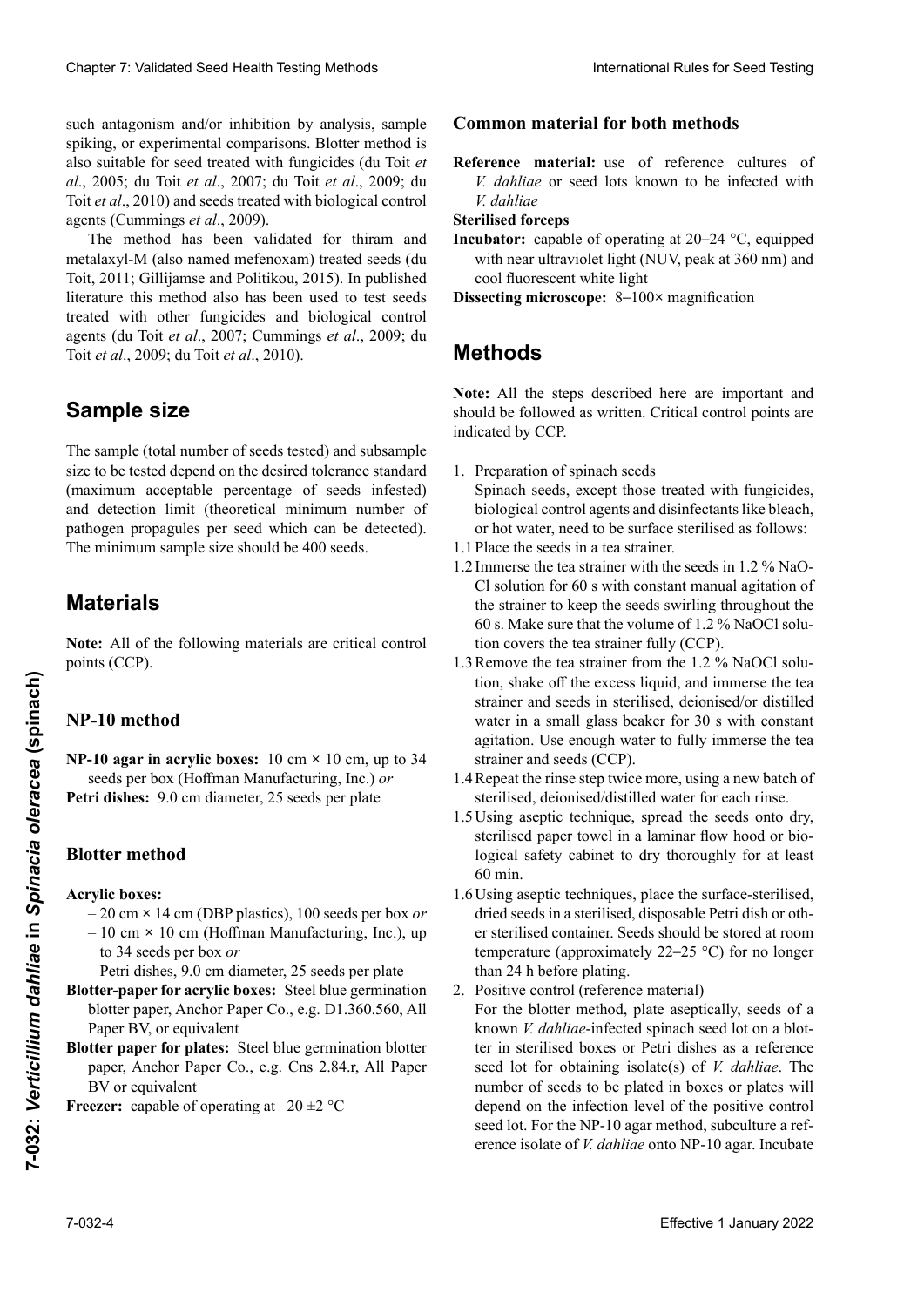the reference isolate or boxes as for the rest of the boxes or Petri dishes for the seed lot(s) being tested.

#### sabe que está infectado con *V. dahliae* en un papel se-rilen Boxen oder Petrischalen als Referenzmaterial für **NP-10 Method**

- 1. Plating die Erzeugung von *V. dahliae*-Isolaten. Die Anzahl der auszulegenden Samen ist vom Infektionslevel der Po-
- 1.1 Use sterilised acrylic boxes and lids or sterilised Petri dishes containing NP-10 agar medium (CCP).
- A sentically under a laminar flow hood place a maximum of 34 seeds evenly spaced in each acrylic box of  $10 \text{ cm} \times 10 \text{ cm}$  onto the NP-10 agar medium (Fig 1a). To can be calculated to the late of the description of the restoration of the restoration of the restoration of the boxes, re place 100 seeds per substanting to the first two boxes, and 32 with 34 secas in each of the<br>seeds in the third box (CCP). dishes containing NP-10 agar medium (CCP).<br>Aseptically, under a laminar flow hood, place a maxi-<br>mum of 34 seeds evenly spaced in each acrylic box of boxes or Petri dishes for the seed lot(s) being tested.<br> **•-10 Method**<br> **Plating**<br>
Use sterilised acrylic boxes and lids or sterilised Petri<br>
dishes containing NP-10 agar medium (CCP).<br>
Aseptically, under a laminar flow h 1.2Aseptically, under a laminar flow hood, place a maxi-
- **Meta** Coole Fro  $\frac{110 \text{ v} \cdot \text{u}}{1 \cdot \text{s}}$ 1.3 Press each seed into the agar medium slightly to pre-1.5 Fress each seed mit the agar medium sughity to prevent seeds from rolling around when the boxes are vent seeus from formig around when the boxes are went secas nom roning around when the boxes are<br>moved. Close each box with a sterilised lid.
- 2. Includation (CCF)<br> $\frac{1}{2}$  tableidas de placas de placas de placas de placas de placas de placas de placas de placas de placas de placas de placas de placas de placas de placas de placas de placas de placas de placas 2. Includation (CCF)<br>Incubate the seeds at 20–24  $\degree$ C under a day/night cycle of 12 h of light (near-ultraviolet [NUV] and cool white fluorescent light)/12 h of dark. 2. Incubation (CCP)
- 3. Examination (CCP)
- 3.1 At 5, 9 and 14 d after plating, remove the lid of each box or Petri dish and examine the seeds for cle of 12 n of light (hear-ultraviolet [NOV] and coord<br>white fluorescent light)/12 h of dark.<br>Examination (CCP)<br>At 5, 9 and 14 d after plating, remove the lid of<br>each box or Petri dish and examine the seeds for<br>V. dahliae magnification).
- 3.2 Compare any suspect isolates of *V. dahliae* to the positive control isolate or seed lot.
- Record the number of *V. dahliae*-infected seeds per box at each reading day. itive control isolate or seed lot.<br>Record the number of *V. dahliae*-infected seeds per<br>box at each reading day. 3.3 Record the number of *V. dahliae*-infected seeds per box at each reading day.

### **Blotter method**

- 1. Plating der Samen auf *V. dahliae unter V. dahliae unter V. dahliae unter V. dahliae unter V. dahliae unter V. dahliae unter V. dahliae unter V. dahliae unter V. dahliae unter V. dahliae unter V. dahliae unter V. dahlia*
- 1.1 Use sterilised acrylic boxes and lids or sterilised Petri dishes (CCP).
- 1.2 A septically, in a laminar flow hood for each subsample of 100 seeds, soak the sterilised blotter paper with sterilised water and place the blotter in a sterilised acrylic box or Petri dish (CCP). dishes (CCP).<br>Aseptically, in a laminar flow hood for each subsam-<br>ple of 100 seeds, soak the sterilised blotter paper with 1.2Aseptically, in a laminar flow hood for each subsam-
- 1.3 Drain off any excess water from the blotter paper and 1.3 Drain off any excess water from the blotter paper place the appropriate number of seeds on the moistened blotter (maximum of 100 seeds on the blotter in each 20 cm × 14 cm acrylic box, maximum of 34  $d_{\text{seed}}$  are callent  $\alpha$  of  $\alpha$  in the distribution, the sterilen sterilen steeds in each 10 cm  $\times$  10 cm acrylic box, and maxi $m$ **mum** or 25 secas in each  $F(z_1, z_2)$  $1.2$   $1.2$   $1.2$   $1.2$   $1.2$   $1.2$   $1.2$   $1.2$   $1.2$   $1.2$   $1.2$ finant of  $25$  seeds in each  $\ell$  em-diameter fear disity  $1.626$ mum of 25 seeds in each 9 cm-diameter Petri dish)<br> $(F_1, 1, 1)$  (GCD) (Fig 1a, b) (CCP).
- (Fig 1a, 0) (CCI).<br>Cl = 1.1 = P(Austrian March Austrian des Austrian des Austrian des Austrians des Austrians des Auslegen des Au  $\epsilon$ iose each box of I cui uish while a sterilised fiu.  $\begin{bmatrix} 1 & 1 & 0 \\ 0 & 1 & 1 \end{bmatrix}$ . 1.4 Close each box or Petri dish with a sterilised lid.
- $1.4 \text{ C}$ iose ca 2. Incubation (CCP).
- 2. Includation (CCF)<br> $\frac{1}{2}$  tapas across across across across dependent of place dependent of place dependent of place dependent of place dependent of place dependent of the place of place dependent of the place of pla Includate the seeds in an includator at  $20-24$  °C for  $24-25$  h in the dark to imbibe water from the blotters. Larger seeds may need to imbibe for the longer duration to ensure adequate imbibition prior to the freezing step. Larger seeds may need to imbibe for the longer duration to ensure adequate imbibition prior to the freezing step. Echapool sous fluctuation (CCP)<br>Incubate the seeds in an incubator at 20–24 °C for<br>24–25 h in the dark to imbibe water from the blotters.<br>Larger seeds may need to imbibe for the longer duration to ensure adequate imbibition prior to the freez-
- 3. Freezing.

Transfer the seeds to a freezer at  $-18$  °C to  $-22$  °C for Transfer the seeds to a freezer at –18 °C to –22 °C for 24–25 h to kill the embryos. Only embryos that have imbibed adequate water will be killed by this freezing step. Larger seeds may need the longer duration of<br>freezing to kill embryos of the maximum number of<br>seeds.<br>4. Post-freezing freezing to kill embryos of the maximum number of  $\text{seeds.}$ Transfer the seeds to a freezer at  $-18$  °C to  $-22$  °C for 24–25 h to kill the embryos. Only embryos that have imbibed adequate water will be killed by this freezing step. Larger seeds may need the longer duration of fre imbibed adequate water will be killed by this freezing seeds.

4. Post-freezing

After freezing, incubate the seeds in an incubator at  $20-24$  °C under a day/night cycle of 12 h of light 20–24 °C under a day/night cycle of 12 h of light (near-ultraviolet [NUV] and cool white fluorescent  $\frac{1}{2}$  light)/12 h of dark.

- $\frac{2}{3}$ . Examination (CCP)
- el agua del papel secante. Las semillas más grandes más grandes más grandes más grandes más grandes durch das Einfrieren geológicas más grandes más grandes más grandes más grandes más grandes más grandes más grandes más gr plating. Treated seed is chairmined at c, c and 1 t d after plating as seed treatments might slow down the developcongelación. ment of *V. dahliae*. (du Toit *et al*., 2005; du Toit and 3. Congelación 4. Nach dem Einfrieren Congélation Hernandez-Perez, 2005; du Toit *et al*., 2007; du Toit  $T_{\rm H} = 18 \div 2000 \pm 0.000 \pm 0.000 \pm 0.000 \pm 0.000 \pm 0.000 \pm 0.000 \pm 0.000 \pm 0.000 \pm 0.000 \pm 0.000 \pm 0.000 \pm 0.000 \pm 0.000 \pm 0.000 \pm 0.000 \pm 0.000 \pm 0.000 \pm 0.000 \pm 0.000 \pm 0.000 \pm 0.000 \pm 0.000 \pm 0.000 \pm 0.000 \pm 0.000 \pm$ and Derie, 2008, du Ton et  $u_1$ , 2009, du Ton et  $u_1$ ,  $\frac{2010}{9}$ .  $\frac{1}{1}$  Nethanucz<sup>-1</sup> CICz, 2009, un foliet al., 2007, un foliet and Derie, 2008; du Toit *et al.*, 2009; du Toit *et al.*, 2010). light)/12 h of dark.<br>5. Examination (CCP)<br>5.1 Non-treated seed is examined at 5, 9 and 14 d after<br>plating. Tracted seed is also examined 21 d after plat. and Derie, 2008; du Toit et al., 2007, du Toit<br>and Derie, 2008; du Toit et al., 2009; du Toit et al.,<br>2010).<br>5.2 Compare any suspect isolates of *V. dahliae* to the pos-<br>itive control isolate or seed lot.<br>5.3 Record the nu 2010).
- Compare any suspect isolates of *v. danuae* to the positive control isolate or seed lot. 5.2 Compare any suspect isolates of *V. dahliae* to the pos-
- 5.3 Record the number of *V. dahliae*-infected seeds per box at each reading day. box at each reading day.

#### 4. Post-congelación **Identification criteria** werden zusätzlich 21 den Auslegen unter-Auslegen unter-Auslegen unter-Auslegen unter-Auslegen unter-Auslegen<br>Auslegen unter-Auslegen unter-Auslegen unter-Auslegen unter-Auslegen unter-Auslegen unter-Auslegen unter-Ausle Après congélation **1 Après conces semences de 12 h dentification criteria**<br> une étuve à 20–24 h de lumière de 12 h de lumière de 12 h de lumière de 12 h de lumière de 12 h de lumière de

- Verticillium dahliae: Examine plates for miscrosclero*ticillium dahliae*: Examine plates for miscrosclero-<br>tia, conidiophores and conidia typical of *V. dahliae*.
- Microsclerotia: Black survival structures (Figs 2a, b and 3a, b) that are masses of melanised fungal cells ranging from  $10-230$  µm in diameter (Qin et al., 2008; Sorensen et al., 1991). and 3a, b) that are masses of melanised fungal cells<br>ranging from  $10-230 \mu m$  in diameter (Qin *et al.*,<br>2008; Sorensen *et al.*, 1991).<br>**Conidiophores and conidia:** Verticillate, tree-like struc-
- Conidiophores and conidia: Verticillate, tree-like structures with phialides borne in whorls on the conidi-<br>ophores, and clumps of hyaline, single-celled conidia<br>borne at the end of each phialide (du Toit *et al.*, 2005; ophores, and clumps of hyaline, single-celled conidia borne at the end of each phialide (du Toit *et al.*, 2005; du Toit and Hernandez-Perez, 2005) (Figs 3b, c). *dahliae* con el aislamiento del control positivo o lote

To determine the potential effect of seed treatments on *V. dahliae*, it is important to distinguish between viable and dead microsclerotia on the seeds by observing development of typical verticinate compropries on the same seed as those on which microsclerotia are beserved (1<sub>1g</sub> +). The presence of interesserved on a<br>seed without conidiophores, or without the presence of ción de microes, contidió de microestratorios, contidios típicos de *V. dahliae*. an indication that the *verticularity* sp. on that seed is not bic (Fig 40) (du fon et al., 2009, du fon et al., 2010,  $\frac{101}{\text{cm}}$  and  $\frac{1000 \text{ m}}{1000 \text{ m}}$  is  $\frac{1000 \text{ m}}{1000 \text{ m}}$ development of typical verticillate conidiophores on dahlia bolise dalla dalla unita interesserved alle observed (Fig 4). The presence of microsclerotia on a melanischen bestehen bestehen mit einer der der der der Größe von der Größe von der Größe von der Größe von der <sub>1</sub>, 10–230 percept improved in the bould paper is rencation that the *n*<br>[1] (F<sup>r.</sup>, 41). (1] T<sup>r.</sup>,  $V(0, 1)$  **K**  $V(0, 1)$  **K**  $V(0, 1)$  **Confidence**  $V(0, 1)$  **Confidence**  $V(0, 1)$  **Confidence**  $V(0, 1)$  **Confidence**  $V(0, 1)$  **Confidence**  $V(0, 1)$  **Confidence**  $V(0, 1)$  **Confidence**  $V(0, 1)$  **Confidence**  $V(0, 1)$ l'on and riemandez-perez,  $2003$ ). For external contents with a method in the of the propertiel of the contents of the contents of the contents of the contents of the contents of the contents of the contents of the contents of the contents of the contents Execut without confundments, or without the presence of newly developed microsclerotia in the blotter paper is *um materion that the verticiation* sp. on that seed is not viable (Fig 4b) (du Toit *et al.*, 2009; du Toit *et al.*, 2010; viable (Fig 40) (du Toit et al., 2009, du Toit et al., 2010,<br>du Toit and Hernandez-Perez, 2005). International Rule International Rule<br>
University for the control base of the base of the base of the base of the control base of the control base of the control base of the control base of the control base of the control an indication that the *Verticillium* sp. on that seed is not

*teruculum* spp. can be misidentified with *Ac*. spp. which form conidiophores that resemble those of *V*. spp. which form contatophores that resemble those of *v*.<br>*dahliae*. However, the mycelium of *Acremonium* spp. *dantiae*. However, the mycellum of *Acremonium* spp.<br>tends to develop into 'rope-like strands' by the 9 and 14 d readings, from which individual conidiophores branch off at right angles, and which do not normally form phialides *Merticillium* spp. can be misidentified with *Acremonium*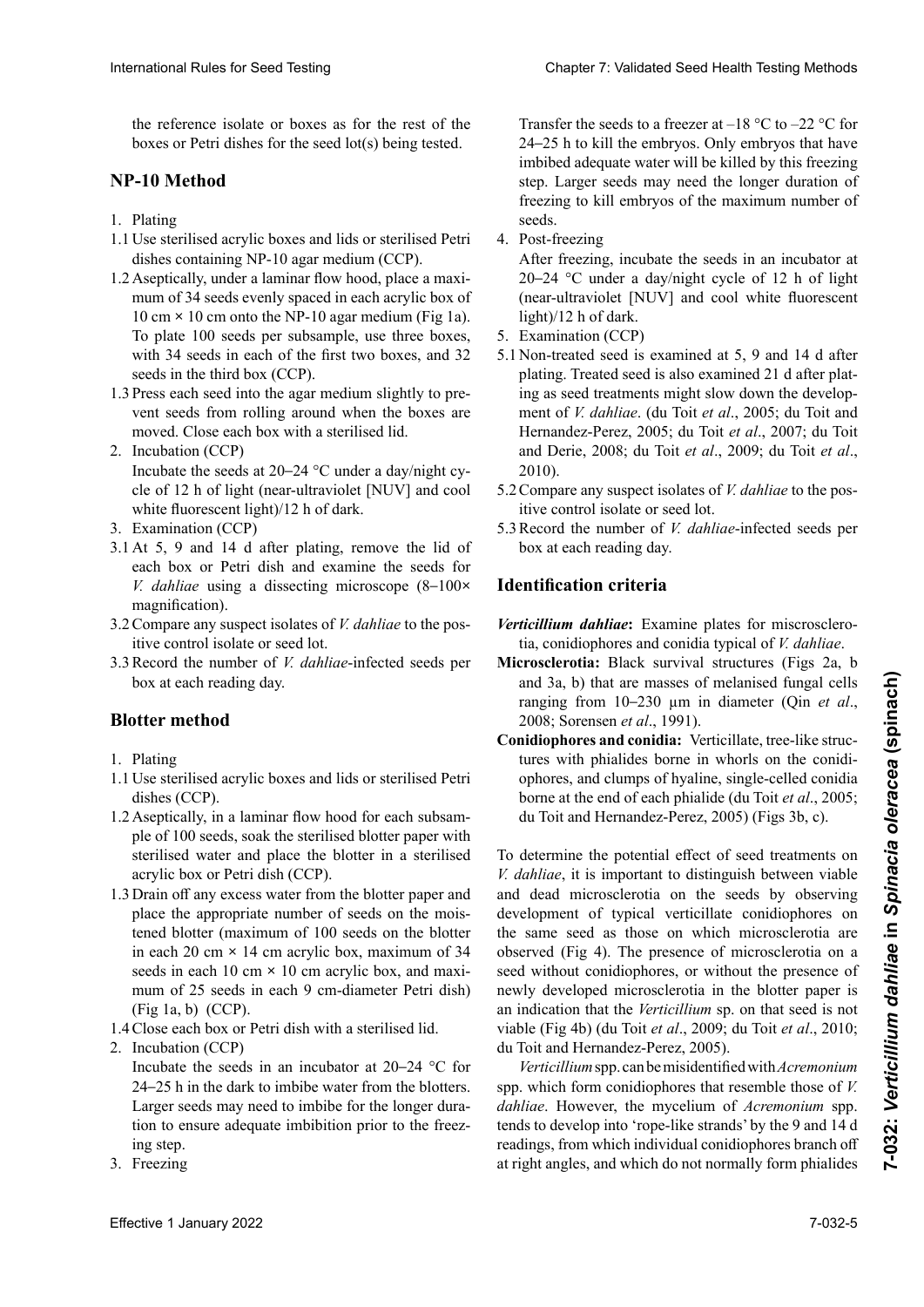in distinct verticillate whorls (i.e., the phialides are not in distinct verticillate whorls (i.e., the phialides are not<br>verticillate) (Fig 3d). Also, *Acremonium* spp. do not form microsclerotia. microsclerotia.<br>Other species of *Verticillium* have been found

associated with spinach seed, e.g. *V. nigrescens*, which has been re-named *Gibellulopsis nigrescens* (Iglesias-Garcia et al., 2013; Villarroel-Zeballos et al., 2012). This fungus forms conidiophores that resemble those of  $V$  dahliae, but does not form microsclerotia. Also  $G$ *V. dahliae*, but does not form microsclerotia. Also, *G. V. dahliae*, but does not form microsclerotia. Also, *G.*<br>nigrescens forms tiny, black chlamydospores in NP-10<br>agar medium that are much smaller than microsclerotia agar medium that are much smaller than microsclerotia *Verticillium* spp. puede ser identificado erróneamen- spp. kann mit *Acremonium* spp. verwech-lés typiques sur la même semence que celle sur laquelle and uniformly round, but does not form chlamydospores and antioning found, one associety form emany asspects<br>on blotter paper.

se parecen a los de *V. dahliae*. Sin embargo, el micelio träger wie *V. dahliae*. Aber das Myzel von *Acremonium* spinach seed, and tends to form a yellow pigment inspinaari seed, and tends to form a yenow pigment in<br>NP-10 agar (unlike *V. dahliae*), larger microsclerotia cuales los contratos de *ramifica*, angula individuales se ramifican en án- $\frac{1}{2}$  rector rector and the interesting the time is  $\frac{1}{2}$ verscallered in a random patient in and on the  $N+10$ agar medium whereas mose of *v. dannae* tend to form in microesclerocios. Andere *Verticillium*-Arten wurden an Spinatsamen *V. dahliae*. Cependant, le mycelium d'*Acremonium* spp. a concentric rings (Fig 2a). rechtwinkligen (und welche keine Philosopherical deutsche keine Phialiden in deutsche Phialiden in der Phialiden in der Phialiden in der Phialiden in der Phialiden in der Phialiden in der Phialiden in der Phialiden in der NP-10 agar (unlike *V. dahliae*), larger microsclerotia<br>than those of *V. dahliae*, and the microsclerotia tend to  $\sigma$  scattered in a famouli pattern in and on the  $N_f$ -10 agar medium whereas mose of *v. dunita* on blotter paper.<br>*Verticillium tricorpus* also has been observed on existence sur le buvard de microsclérotes nouvellement de *Verticially seperate in a random pattern in and on the INF-10* agar medium whereas those of *V. dahliae* tend to form in be scattered in a random pattern in and on the NP-10

#### ciadas con semillas de espinaca, ej. *V. nigrescens*, que ha sido renombrado *Gibellulopsis nigrescens* (Iglesias-Gar-*Gibellulopsis nigrescens* (Iglesias-Garcia *et al*., 2013; Vil-**General methods**

- Checking tolerances: Tolerances provide a means of as-**Checking tolerances:** Tolerances provide a means of assessing whether or not the variation in results within sessing whether or not the variation in results within<br>or among tests is sufficiently wide to raise doubts or among tests is sufficiently wide to raise doubts about the accuracy of the assay. Suitable tolerances, which can be applied to most direct seed health tests, can be found in Table 5B Part 1 of Chapter 5 of the ISTA Rules, or Table G1 in Miles (1963). about the accuracy of the assay. Suitable tolerances,<br>which can be applied to most direct seed health tests,<br>can be found in Table 5B Part 1 of Chapter 5 of the<br>ISTA Rules, or Table G1 in Miles (1963).<br>Reporting results: T which can be applied to most direct seed health tests, can be found in Table 5B Part 1 of Chapter 5 of the ISTA Rules, or Table G1 in Miles (1963).
- Reporting results: The results of a seed health test should indicate the scientific name of the pathogen<br>detected and the test method used. When reported on detected and the test method used. When reported on an ISTA International Seed Analysis Certificate, re-<br>sults are entered under 'Other Determinations'. sults are entered under 'Other Determinations'. Fig. 2a). The report must indicate the size of the sample tested. In the case of a positive result, the report must indicate In the case of a positive result, the report must indicate **Chequeo de tolerancias:** Las tolerancias proporcionan Content 2. Validierte Estatistis ab komplexis best international term in the state of the state of the branching term international term international term international term international term international term internat the results must be reported as 'not detected'.  $T_{\text{the percentage of infected seeds}}$  $\frac{1}{1}$  is the derivative der  $\frac{1}{1}$ Chaos 7 Validiant Seat Health weirs also also be the base of the state of the state of the state of the state of the state of the state of the state of the state of the state of the state of the state of the state of the In case of a negative result (pathogen not detected), the percentage of infected seeds. Clearion Chapter 2. The controller international controller international controller the controller the controller the controller the controller the controller international controller international controller internation can be found in Table 5B Part 1 of Chapter 5 of the dimense of non-term distinctions (9 cm and Binach Manufacturing, Inc.) or Petri dishes (9 cm and Binach Chapter Sections and Binach Chapter and Binach Chapter and Binach

# **Quality assurance**

# decific training and analisis usado. We **Specific training**

This test should only be performed by persons who have been trained in fungal identification or under the direct supervision of someone who has such training. Im Falle eines positiven Ergebnisses sollte der Prüfbedu pathogène et la méthode utilisée. Dans le cas d'un

#### itical control points  $(CCP)$ detectado'. **Critical control points (CCP)** Le rapport doit indiquer la taille de l'échantillon testé.

- Opened bottles of concentrated NaOCl should be<br>stored in a refrigerator and the  $1.2\%$  NoOCl solution stored in a refrigerator, and the 1.2 % NaOCl solution  $\left($   $\leq$  1 n prior). It is the responsibility of the chloring or the chloring **Example 2018 Entremand 1 Example 2019** not use the 1.2 % solution more than once. (Preparation of spinach seeds, steps  $1.2$  and  $1.3$ ). stored in a refrigerator, and the 1.2 % Naoer solution<br>be prepared just prior to treating the seed sub-samples  $\left(\frac{1}{2} \ln \frac{1}{2} \ln \frac{1}{2} \ln \frac{1}{2} \ln \frac{1}{2} \ln \frac{1}{2} \ln \frac{1}{2} \ln \frac{1}{2} \ln \frac{1}{2} \ln \frac{1}{2} \ln \frac{1}{2} \ln \frac{1}{2} \ln \frac{1}{2} \ln \frac{1}{2} \ln \frac{1}{2} \ln \frac{1}{2} \ln \frac{1}{2} \ln \frac{1}{2} \ln \frac{1}{2} \ln \frac{1}{2} \ln \frac{1}{2} \ln \frac{1}{2} \ln \frac{1}{2} \ln \frac{1}{2} \ln \frac$  $\frac{1}{2}$  Ch<sub>1</sub>  $\frac{1}{2}$  and  $\frac{1}{2}$  in deriver in an independent in the space used. Chlorine activity is quickly reduced in the pres-<br>
anse of our can and organic metasial. Therefore, do ence of oxygen and organic material. Therefore, do  $\epsilon$  (<1 h prior). It is the responsibility of the user to dem-
- For the NP-10 method, the 10 cm  $\times$  10 cm acrylic boxes (e.g. Hoffman Manufacturing, Inc.) are included user to show equivalence in performance (Materials Petri dishes can be used. It is the responsibility of the and NP-10 method step 1.1). in the description; however, other size acrylic boxes or
- For the blotter method, acrylic boxes  $(20 \text{ cm} \times 14 \text{ cm})$ are included in the description; however, other size acrylic boxes (e.g.  $10 \text{ cm} \times 10 \text{ cm}$  acrylic boxes, Hoffman Manufacturing, Inc.) or Petri dishes (9 cm diameter) can be used. It is the responsibility of the user to show equivalence in performance (Materials and Blotter method step 1.1). are included in the description; however, other size acrylic boxes (e.g. 10 cm × 10 cm acrylic boxes, Hoffman Manufacturing, Inc.) or Petri dishes (9 cm diameter) can be used. It is the responsibility of the user to show equivalence in performance (Materials and Blotter method step 1.1). acrylic boxes (e.g. 10 cm **×** 10 cm acrylic boxes,
- Acrylic boxes and lids can be sterilised by spraying<br>with 70 % isopropyl alcohol or equivalent and then with 70 % isopropyl alcohol or equivalent and then air-dried in a biological safety cabinet or laminar flow<br>hood. Optionally, if the biological safety cabinet or hood. Optionally, if the biological safety cabinet or laminar flow hood has ultraviolet light, boxes and lids can be exposed to UV light for 10–15 min after the alcohol has dried for an additional sterilisation step; however, this step can be omitted if UV light is not xailable (NP-10, agar medium step 1, 1, and Rlotter paso 1.1). method step 1.1). available (NP-10 agar medium step 1.1 and Blotter<br>method step 1.1)
- For the blotter method, Steel blue germination blotter r en la crédite method, siten que germination créditer<br>paper (Anchor Paper Co.) is recommended; however, puper (*i*nienor i uper co.*)* is recommended, nowever,  $\alpha$ <sub>10</sub> commandi didici paper can de useu. Dinerent paper (zinenor i aper Co.) is recommended, nowever, omer germmanon oloher paper ean oe used. Dinerent paper (*x* 110.101 x aper Co.) is recommended, nowever, other germination blotter paper can be used. Different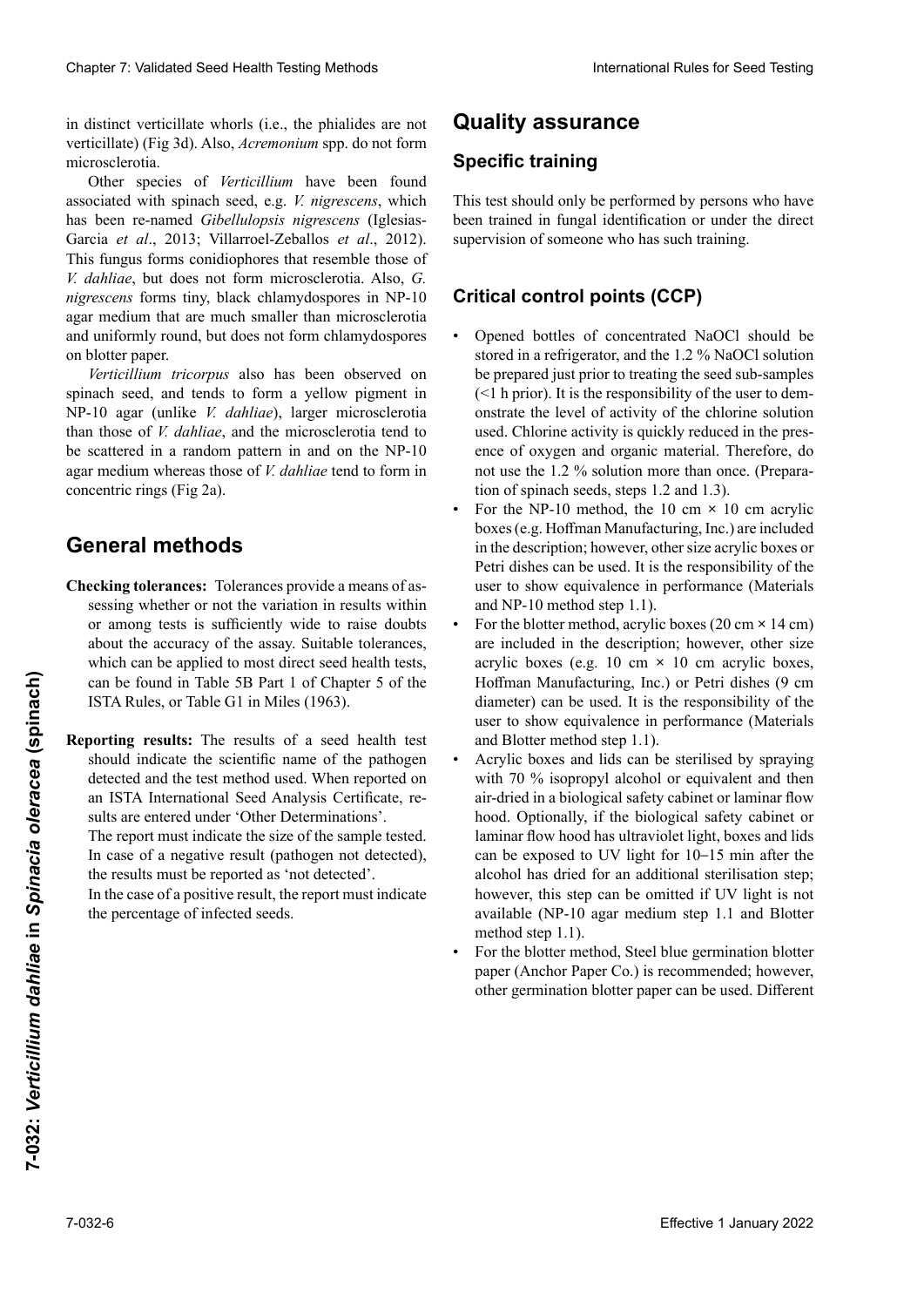weights and types of blotter paper differ in ability to absorb and release water, i.e. the type of blotter paper determines the amount of water that should be added for adequate seed imbibition as this affects the ability to kill the seed during the freezing step. It is the responsibility of the user to show equivalence in ability to kill the seed during the freezing step. It is the responsibility of the user to show equivalence in performance for the type and weight of blotter paper used. (Materials and Blotter method step 1.2).

- **•** Sterilise the blotter papers by autoclaving them twice for at least 60 min at 121  $\degree$ C, with a 24 h interval between the two autoclavings; or soaking the blotters<br>in 70 % isopropyl alcohol or equivalent sterilant,<br>and then drying the blotters under sterile conditions  $\frac{1}{2}$  second de absorber werden muss, de absorber  $\frac{1}{2}$  is  $\frac{1}{2}$  in  $\frac{1}{2}$  in  $\frac{1}{2}$  in  $\frac{1}{2}$  isopropyl alcohol or equivalent sterilant, and then drying the blotters under sterile conditions cantidad de agregar para una cantidad de la cantidad de la cantidad de la cantidad de la cantidad de la cantidad de la cantidad de la cantidad de la cantidad de la cantidad de la cantidad de la cantidad de la cantidad de l  $\overline{c}$ cuada imbibilión de la semilla de la semilla semillas, ya que esto afecta a fecta de la semilla de la semilla de la semilla de la semilla de la semilla de la semilla de la semilla de la semilla de la semilla de la eine dien drying die erotters ander sterne conditions<br>(e.g. in a laminar flow hood). (Blotter method step) 1.2).
- 1.2).<br>Decedito efectivo texto (du Telit. 2011) suith o constant. congelación temperatura congelación. Es a responsabilidad de mostrarro nctionally in the incidence of seeds on<br>which *V. dahliae* was detected (NP-10 method step 2)  $\frac{d}{dt}$  del papel secare utilizado. (Materiales y Método de Método de Método de Método de Método de Método de Método de Método de Método de Método de Método de Método de Método de Método de Método de Método de Método de which  $v$ , *aanuae* was de and Biouer method step  $\angle$ ). (e.g. in a naminal now hood). (Diotter method step 1.2).<br>
• Results of ring tests (du Toit, 2011) with a constant is what the temperature of 2000 consentent 24.96 did 1.2).<br>Results of ring tests (du Toit, 2011) with a constant<br>incubation temperature of 20 °C or constant 24 °C did  $\frac{1}{2}$  is a step buvard in the including of secus on which *V. dahliae* was detected (NP-10 method step 2 and Blotter method step 2).
- and Blotter method step 2).<br>The ability to detect *V. dahliae* with this test can be influenced by the presence of other fungi, actinomycetes, or bacteria on the seed or in biological seed treatments. These microorganisms can influence the reliability of the test (NP-10 method step 3 and Blotter method step 5). Blotter method step 5). seed treatments. These microorganisms can influence the reliability of the test (NP-10 method step 3 and
- It is recommended as a confirmation step that each seed on which *V. dahliae* has not yet been detected, seed on which *V. dahliae* has not yet been detected,<br>be flipped over on the final reading to check for the be flipped over on the final reading to check for the presence of *V. dahliae* where the seed is in contact with the blotter (Blotter method step 5). with the blotter (Blotter method step 5).
- The amount of water added to the blotter will affect the ability for the seed to imbibe adequately and, therefore, be killed by the freezing step. If the seed does not imbibe enough water because the blotters are does not imbibe enough water because the blotters are too dry, the seed will not be killed during the freeze step, and will continue to germinate over the duration of the assay, making it difficult to examine the seed microscopically over multiple readings. If too much<br>water is added to the blotters growth of bacteria water is added to the blotters, growth of bacteria present in/on the seed will impede the development of *d*<br>*V* dahliae (Blotter method step 1.3) de *V. dahliae* donde la semilla está en contacto con el • The amount of water added to the blotter will affect<br>the ability for the seed to imbibe adequately and,  $\frac{1}{V}$  dahlias (Blotter method step 1.3) pier-Methode, Schritt 5). *N* is the minimized to the internal data of the internal data of the internal data of the surface of the surface of the surface of the surface of the surface of the surface of the surface of the surface of the surface o • The amount of water added to the blotter will affect the ability for the seed to imbibe adequately and, therefore, be killed by the freezing step. If the seed *v.* dahliae. (Blotter method step 1.3). cité à la semence par la semence n'est pas asez imbibée, par le buvarier de buvard est parce que le buvard est <br>La seconde le buvard est trop sec, la sec, la sec, la sec, la sec, la sec, la sec, la sec, la sec, la sec, la International Rules for Seed Testing control control control control control control control control control control control control control control control control control control control control control control control

# **Medios y soluciones Medien und Lösungen Milieux et solutions Media and solutions**

### $\boldsymbol{\mathsf{Sodium}}$  hypochlorite solution

Sodium hypochlorite for pretreatment of seed can be prepared from commercial bleach diluted to 1 % available chlorine. The concentration of chlorine in commercial<br>bleach varies considerably and declines with storage Use bleach varies considerably and declines with storage. Use the formula:

$$
\rm V_{\rm stock} = V_{\rm final} \times C_{\rm final} \, / \, C_{\rm stock}
$$

(where  $V =$  volume and  $C = %$  available chlorine) to cal-<br>culate the volume of commercial bloods stock solution el volume de la solución de stock de culate the volume of commercial bleach stock solution cial representar do para preparar la solución de hipochonica sodia el prepare sodiam ny poemorite. required to prepare sodium hypochlorite solutions for use in seed pretreatment.

To prepare a 1 l solution of sodium hypochlorite con $q = 1.8$  de cloro a partir de contiene contiene co- $\frac{1200}{1200}$  definition disponential disponential disponential disponential disponential disponential disponential disponential disponential disponential disponential disponential disponential disponential disponential  $\frac{10}{10}$  das erforderliche Volumen des kommerziellen Bleichtaining 1 % chlorine from a stock of commercial bleach containing  $12\%$  available chlorine. eaning 1 % chlorine from a stock of<br>containing 12 % available chlorine:

$$
V_{\text{stock}} = 1 \times 1/12 = 0.083
$$

Por lo tanto, añadir 83 ml del stock al 12 % para 917 ml Thus add 83 ml of the 12 % stock to 917 ml water. Thus add 83 ml of the 12 % stock to 917 ml water.

The percentage of active chlorine decreases rapidly The percentage of active chlorine decreases rapidly<br>in solution so, NaClO 1 % solution must be stored in the dark and used within 3 days of preparation. It is possible to check chlorine concentration with chlorine strip tests.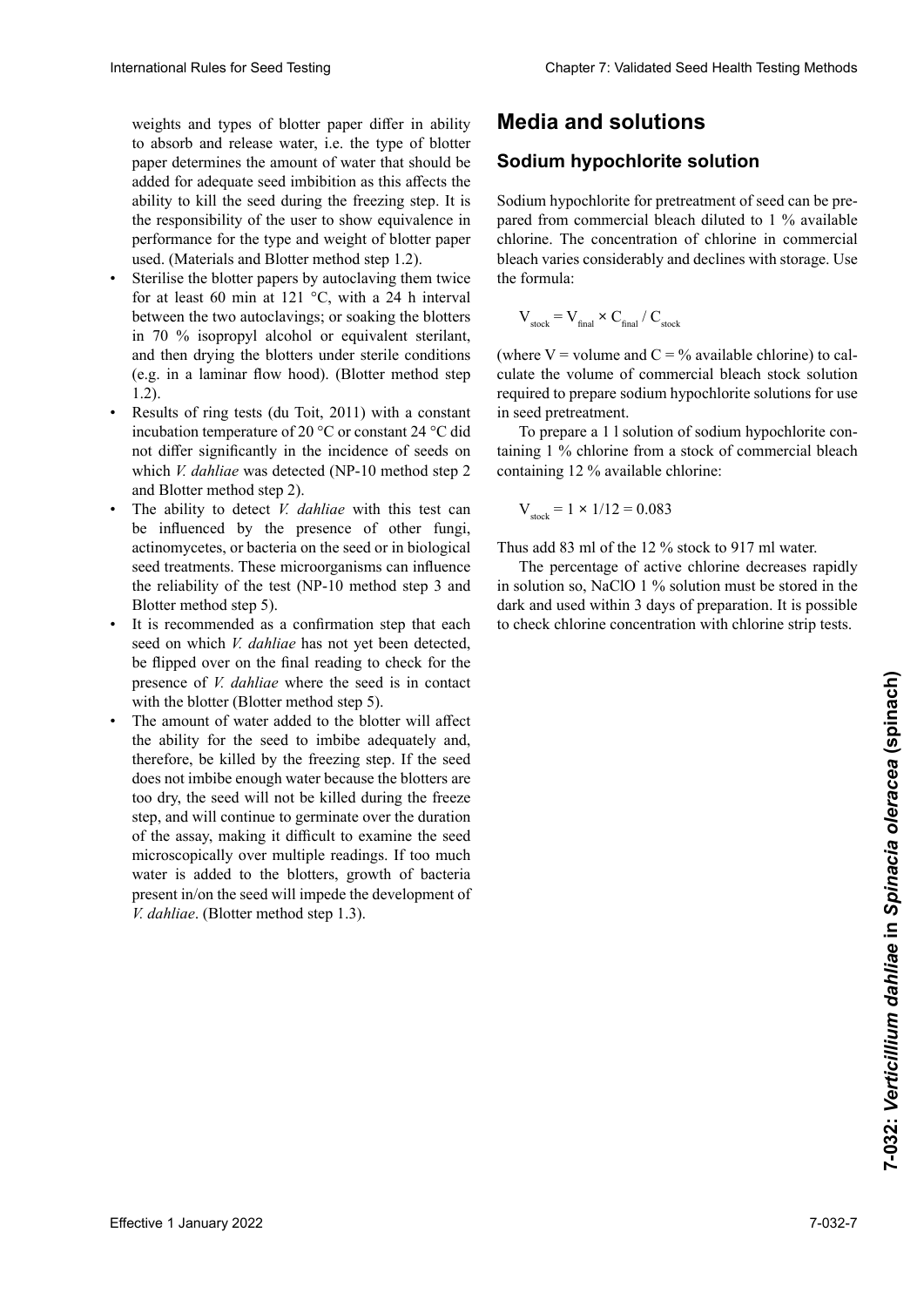### **Medio de agar NP-10 NP-10 Agar NP-10 agar medium**

(Modified from Sorenson's NP-10 agar medium, Kabir et al., 2004; Sorensen et al., 1991.) *al*., 2004; Sorensen *et al*., 1991.) *al*., 2004; Sorensen *et al*., 1991.)

| Polygalacturonic acid,<br>Na salt from orange,<br>SIGMA Grade (P-3889) | 5.0q             |
|------------------------------------------------------------------------|------------------|
| <b>NaOH Pellets</b>                                                    | 1.2 <sub>g</sub> |
| $(0.025 N)^a$                                                          |                  |
| Distilled or deionised<br>water up to                                  | 500 ml           |

<u>KNO3 1,0 graduatelj i postava svoje predsjednje predsjednje predsjednje predsjednje predsjednje predsjednje p</u>

<sup>a</sup> NaOH concentration in bottle A becomes approximately  $0.025$  N.  $\mathcal{N}$  and  $\mathcal{N}$  mention  $\mathcal{N}$  mention  $\mathcal{N}$ 

| Bottle B components                                               | Quantity         |
|-------------------------------------------------------------------|------------------|
| Agar (Difco Bacto)                                                | 15.0 g           |
| KNO,                                                              | 1.0 <sub>q</sub> |
| KH <sub>2</sub> PO <sub>4</sub>                                   | 1.0 <sub>q</sub> |
| KCI                                                               | 0.5 <sub>g</sub> |
| $MgSOa$ . H <sub>2</sub> 0                                        | 0.5 <sub>g</sub> |
| Tergitol NP-10                                                    | $0.5$ ml         |
| Distilled or deionised<br>water up to                             | 500 ml           |
| Chloramphenicol stock<br>solution <sup>a</sup>                    | $0.5$ ml         |
| Streptomycin sulphate<br>stock solution b                         | $2.0$ ml         |
| Chlortetracycline<br>hydrochloride stock<br>solution <sup>c</sup> | $3.3 \text{ ml}$ |

#### **Preparación Préparation Preparation Herstellung**

- 1. Prepare and autoclave (120 °C for 20 min) the contents of Bottle A and Bottle B separately.
- 2. Cool both bottles to 50 °C slowly (e.g. by placing the bottles in a hot water bath set at  $50^{\circ}$ C).
- 50 °C). durch Inkubation im Wasserbad bei 50 °C). 3. Prepara association di chiercatalycine (15 mg/ml<br>methanol), chloramphenicol (100 mg/ml methanol), methanol), embramphemicol (100 mg/ml methanol), and streptomycin sulphate (25 mg/ml deionised or  $\frac{1}{25}$  mg/ml actomoca of distributional method of  $\frac{1}{25}$  mg/ml actomoca of distinct, sterilised water), and inter-sterilise each<br>Store the stock solutions in a refrigerator. distinct, steriliser water), and inter-sterilise each. bottles in a hot water bath set at 50 °C).<br>
Prepare a stock solution of chlortetracycline (15 mg/ml<br>
methanol), chloramphenicol (100 mg/ml methanol),<br>
and attentaming sulphate (25 mg/ml deigniced cm  $\mu$ methanological subphate (25 mg/ml defombed of distilled, sterilised water); and filter-sterilise each.<br>Stere the sterle water is each inter-sterilise 3. Prepare a stock solution of chlortetracycline (15mg/ml
- $\frac{d}{dt}$  diante solucions in a refligerator. Add the appropriate amou  $\frac{1}{4}$  and the calculate appropriate density de capacity de capacity de capacity de capacity de capacity de capacity de capacity de capacity de capacity de capacity de capacity de capacity de capacity de capacity de ca  $\frac{1}{4}$  and  $\frac{1}{4}$  is the stead of  $\frac{1}{4}$  and  $\frac{1}{4}$  and  $\frac{1}{4}$  and  $\frac{1}{4}$  and  $\frac{1}{4}$ Aug the appropriate amount of  $\frac{1}{4}$ .  $\frac{1}{4}$   $\frac{1}{4}$   $\frac{1}{4}$   $\frac{1}{4}$   $\frac{1}{8}$   $\frac{1}{8}$   $\frac{1}{8}$   $\frac{1}{8}$   $\frac{1}{8}$   $\frac{1}{8}$   $\frac{1}{8}$   $\frac{1}{8}$   $\frac{1}{8}$   $\frac{1}{8}$   $\frac{1}{8}$   $\frac{1}{8}$   $\frac{1}{8}$   $\frac{1}{8}$   $\frac{1}{8}$   $\frac{1}{8}$   $\frac{1}{8}$   $\frac{1}{2}$ chaque. Stocker solutions mères au réfrigération. 4. Add the appropriate amount of each antibiotic stock solution to bothe  $\overline{D}$  and  $\overline{D}$  wen. solution to Bottle B and mix well.
- Add the contents of Bottle A to Bottle B. Add the contents of Bottle A to Bottle B 5. Add the contents of Bottle A to Bottle B.
- 6. Mix thoroughly using a magnetic stir plate and stir  $\alpha$ . Mezclar completa $\alpha$  de agita-de agita-de agita-de agita-de agita-de agita-de agita-de agita-de agita-de agita-de agita-de agita-de agita-de agita-de agita-de agita-de agita-de agita-de agita-de agita-de agita-de ag  $\alpha$ . Gründliches Mischen auf dem Magnetischen auf dem Magnetischen auf dem Magnetischen auf dem Magnetischen auf dem Magnetischen auf dem Magnetischen auf dem Magnetischen auf dem Magnetischen auf dem Magnetischen auf de  $\alpha$ magnétique. bar.
- Dispense 35 ml of molten NP-10 agar 7. Dispense 35 ml of molten NP-10 agar medium into<br>each sterilised acrylic box (10 cm  $\times$  10 cm) or 25 ml into each 9 cm diameter Petri dish (40 plates/l of NP-10 agar medium). 7. Dispense 35 ml of molten  $NP-10$  agar medium into 7. Dispense 35 ml of molten NP-10 agar medium into

#### **Storage**

4–10 °C in the dark for no more than 4 weeks. Store prepared acrylic boxes with NP-10 agar medium at  $4-10$  °C in the dark for no more than 4 weeks.



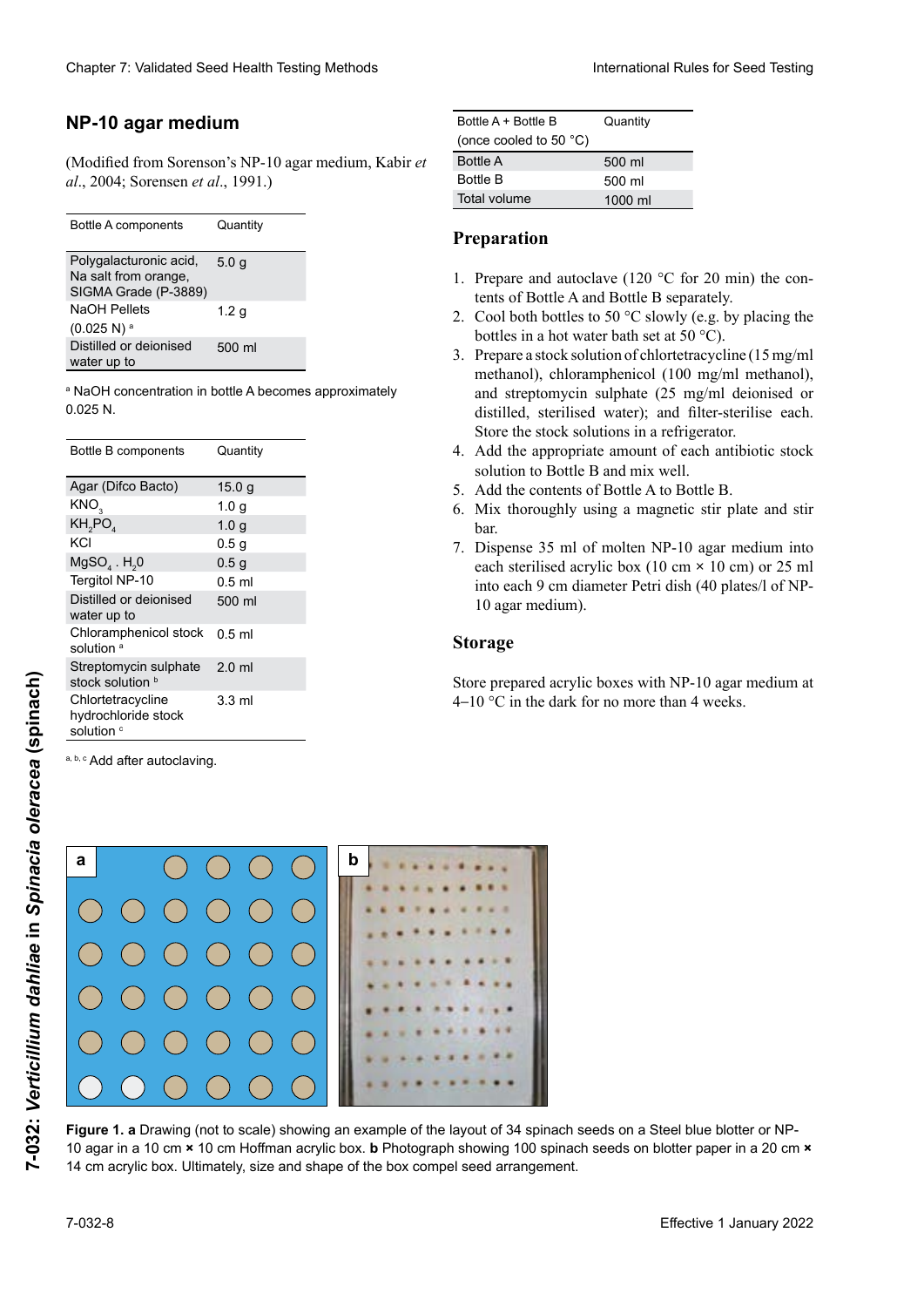

**Figure 2. a** Microsclerotia of *Verticillium dahliae* formed in concentric rings on NP-10 agar medium (no magnification, photograph courtesy of B. Brenner). **b** Microsclerotia of *Verticillium dahliae* on a blotter (60× magnification, photograph courtesy of G. Hiddink). The avec least the Groundlicher General production de G. Hiddink).



rigure 5. Typical Verticularly damage structures on spinacht<br>seed. a Microsclerotia of V. dahliae (photograph courtesy of G. Hiddink). **b** Mycelium and microsclerotia of *V. dahliae* (photograph courtesy of L. du Toit). c Conidiophores of V. dahliae (photograph courtesy of E. du Ton). C Contamphores of V.<br>dahliae (photograph courtesy of G.Hiddink). d Conidiophores da*nia* correspondente de G.H. Hiddink). **d** Conidiopriotes and mycelium of an *Acremonium* spp. (photograph courtesy of<br>C.Uiddial:\ **Figure 3.** Typical *Verticillium dahliae* structures on spinach G.Hiddink). **G.Hiddink**).